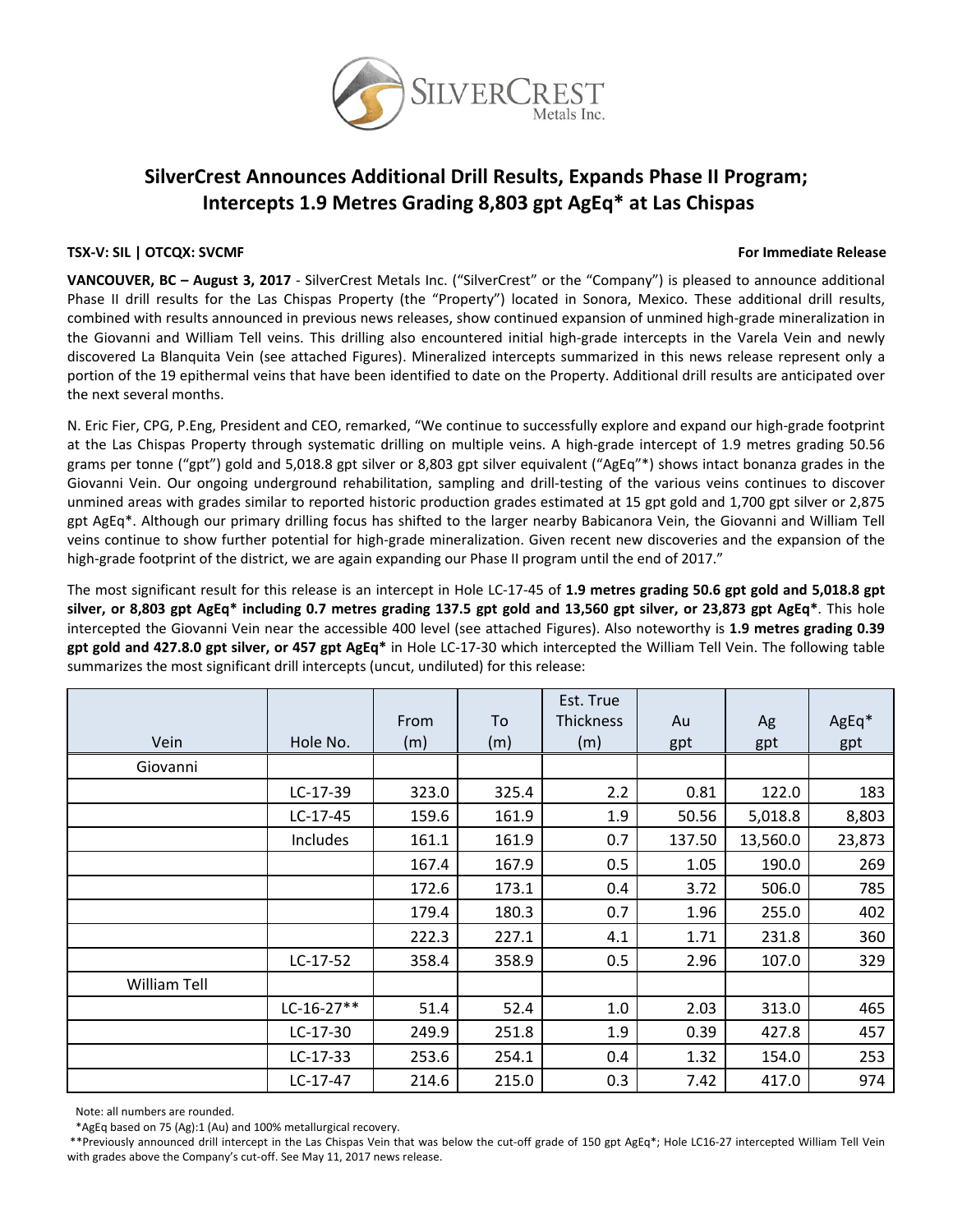|              |            |       |       | Est. True        |      |       |       |
|--------------|------------|-------|-------|------------------|------|-------|-------|
|              |            | From  | To    | <b>Thickness</b> | Au   | Ag    | AgEq* |
| Vein         | Hole No.   | (m)   | (m)   | (m)              | gpt  | gpt   | gpt   |
|              | $LC-17-48$ | 170.6 | 171.1 | 0.5              | 0.49 | 231.0 | 268   |
|              | $LC-17-49$ | 217.4 | 217.9 | 0.5              | 3.14 | 595.0 | 831   |
|              | $LC-17-51$ | 204.8 | 205.8 | 1.0              | 2.11 | 214.0 | 372   |
| Varela       |            |       |       |                  |      |       |       |
|              | LC17-40    | 133.2 | 133.9 | 0.7              | 0.96 | 124.0 | 206   |
|              | LC17-55    | 179.9 | 180.7 | 0.8              | 2.67 | 272.0 | 472   |
| La Blanquita |            |       |       |                  |      |       |       |
|              | LC17-56    | 54.0  | 55.0  | 1.0              | 1.23 | 362.0 | 454   |
| Unnamed      |            |       |       |                  |      |       |       |
|              | $LC-17-50$ | 17.5  | 18.2  | 0.6              | 2.52 | 256.0 | 445   |
|              | $LC-17-51$ | 118.5 | 119.0 | 0.5              | 1.04 | 193.0 | 271   |

Note: all numbers are rounded.

\*AgEq based on 75 (Ag):1 (Au) and 100% metallurgical recovery.

All assays were completed by ALS Chemex in Hermosillo, Mexico, and North Vancouver, BC, Canada.

The highest grade intercept in hole LC17‐45 consists of massive crystalline argentite and electrum (see attached Figures) in the Giovanni Vein. This intercept is located near the accessible 400 level of the Las Chispas Historic Mine in an area not previously mined. Additionally, multiple veins were drill‐intersected in the footwall of the Giovanni Vein and are being investigated. The Company is currently completing detailed underground mapping and sampling in this area with planned underground drilling for further delineation in Q3 2017.

Holes LC17‐41, 42 and 46 hit voids. Holes LC16‐25 and 26, LC17‐43, 44, 53 intercepted mineralization below the Company's 150 gpt AgEq\* cutoff. Drill hole LC17‐54 was lost downhole. The Company will consider further work on these two veins after drilling at the higher priority Babicanora Vein. The Varela Vein appears to be increasing in grade to the southeast and the La Blanquita Vein appears to be the southeast extension of the Giovanni Vein (see attached Figures).

Given the success to date, the Company plans to drill another 7,000 to 9,000 metres (total of 23,000 to 25,000 metres) in Phase II by the end of 2017. In addition to core drilling, other ongoing Phase II exploration work at Las Chispas includes; continuing underground rehabilitation, underground channel sampling, possible extension and rehabilitation of the Babicanora adit for another 150 to 250 metres, expanded surface mapping and sampling in the district, initial metallurgical work, and auger drilling to determine accurate volumetrics and grade of historic dumps. Phase II surface drilling in the Las Chispas area is complete and surface drilling continues in the Babicanora area. The Company anticipates completing its Phase II work in Q4 2017 with its maiden resource estimation by Q1 2018.

The Qualified Person under National Instrument 43‐101 Standards of Disclosure for Mineral Projects for this news release is N. Eric Fier, CPG, P.Eng, and President and CEO for SilverCrest, who has reviewed and approved its contents.

### **ABOUT SILVERCREST METALS INC.**

SilverCrest is a Canadian precious metals exploration company headquartered in Vancouver, BC, that is focused on new discoveries, value‐added acquisitions and targeting production in Mexico's historic precious metal districts. The Company is led by a proven management team in all aspects of the precious metal mining sector, including the pioneering of a responsible "phased approach" business model taking projects through discovery, finance, on time and on budget construction, and production with subsequent increased value to shareholders.

### *FORWARD‐LOOKING STATEMENTS*

This news release contains "forward-looking statements" within the meaning of Canadian securities legislation. These include, without limitation, statements with respect to: the strategic plans, timing and expectations for the Company's exploration, rehabilitation and drilling programs of the Las Chispas Property, including initial extraction program for bulk sample testing and preparation of an initial resource estimate; information with respect to high grade areas and size of veins projected from underground sampling results and drilling results; and the accessibility of future mining at the Las Chispas Property. Such forward-looking statements or information are based on a number of assumptions, which may prove to be incorrect. Assumptions have been made regarding, among other things: the conditions in general economic and financial markets; availability of skilled labour; timing and amount of expenditures related to rehabilitation and drilling programs; and effects of regulation by governmental agencies. The actual results could differ materially from those anticipated in these forward-looking statements as a result of risk factors including: the timing and content of work programs; results of exploration activities; the interpretation of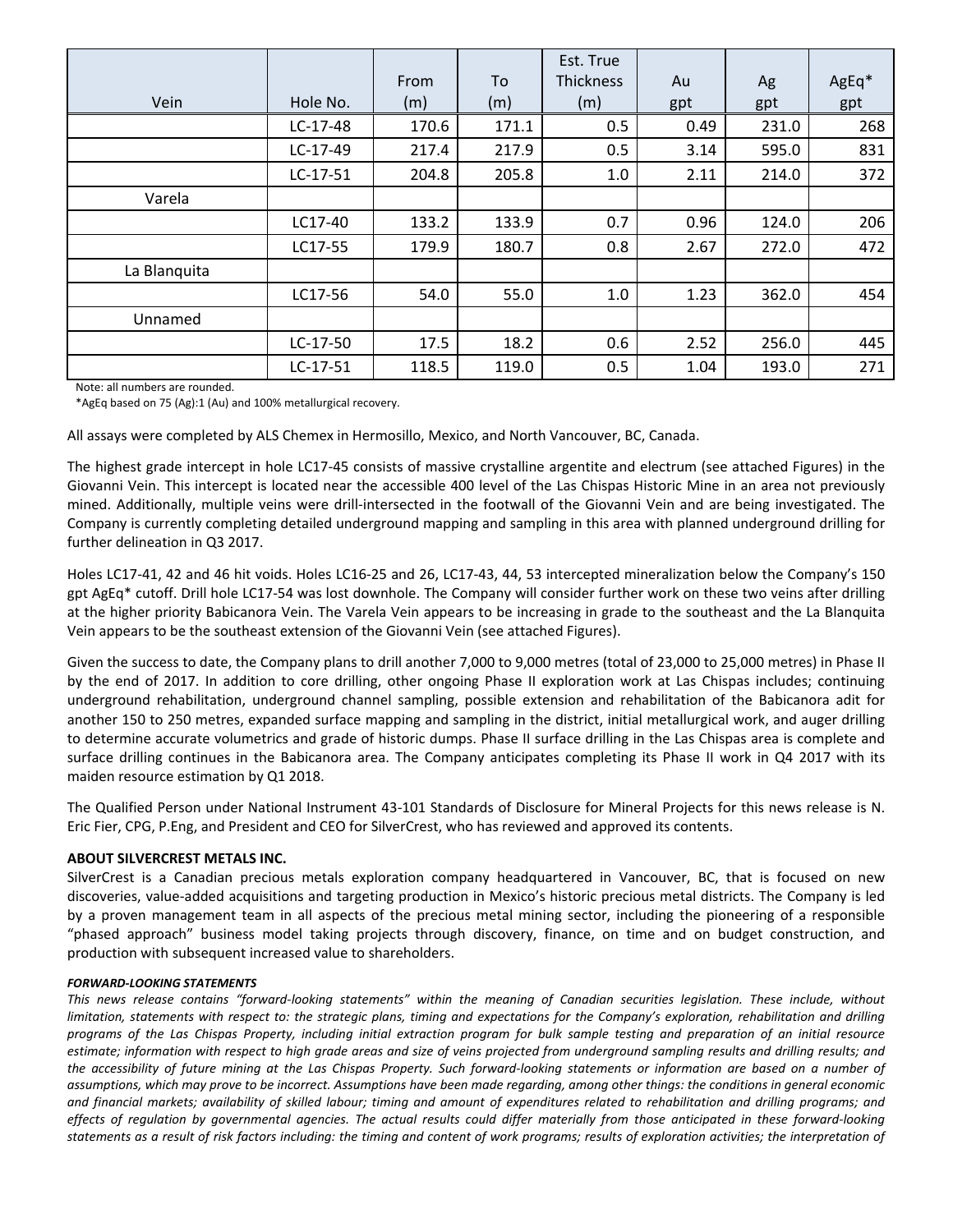drilling results and other geological data; receipt, maintenance and security of permits and mineral property titles; environmental and other regulatory risks; project cost overruns or unanticipated costs and expenses; and general market and industry conditions. Forward-looking statements are based on the expectations and opinions of the Company's management on the date the statements are made. The assumptions used in the preparation of such statements, although considered reasonable at the time of preparation, may prove to be imprecise and, as such, readers are cautioned not to place undue reliance on these forward-looking statements, which speak only as of the date the statements were made. The Company undertakes no obligation to update or revise any forward-looking statements included in this news release if these beliefs, *estimates and opinions or other circumstances should change, except as otherwise required by applicable law.*

*N. Eric Fier, CPG, P.Eng President & CEO SilverCrest Metals Inc.*

#### **For Further Information: SilverCrest Metals Inc.**

| SilverCrest Metals Inc.             |                                 |  |  |  |
|-------------------------------------|---------------------------------|--|--|--|
| Contact:                            | Fred Cooper, Investor Relations |  |  |  |
| Telephone:                          | +1 (604) 694-1730               |  |  |  |
| Fax:                                | +1 (604) 694-1761               |  |  |  |
| Toll Free:                          | 1-866-691-1730 (Canada & USA)   |  |  |  |
| Email:                              | info@silvercrestmetals.com      |  |  |  |
| Website:                            | www.silvercrestmetals.com       |  |  |  |
| 570 Granville Street, Suite 501     |                                 |  |  |  |
| Vancouver, British Columbia V6C 3P1 |                                 |  |  |  |

Neither TSX Venture Exchange nor its Regulation Services Provider (as defined in the policies of the TSX Venture Exchange) accepts responsibility for the adequacy or accuracy of this release.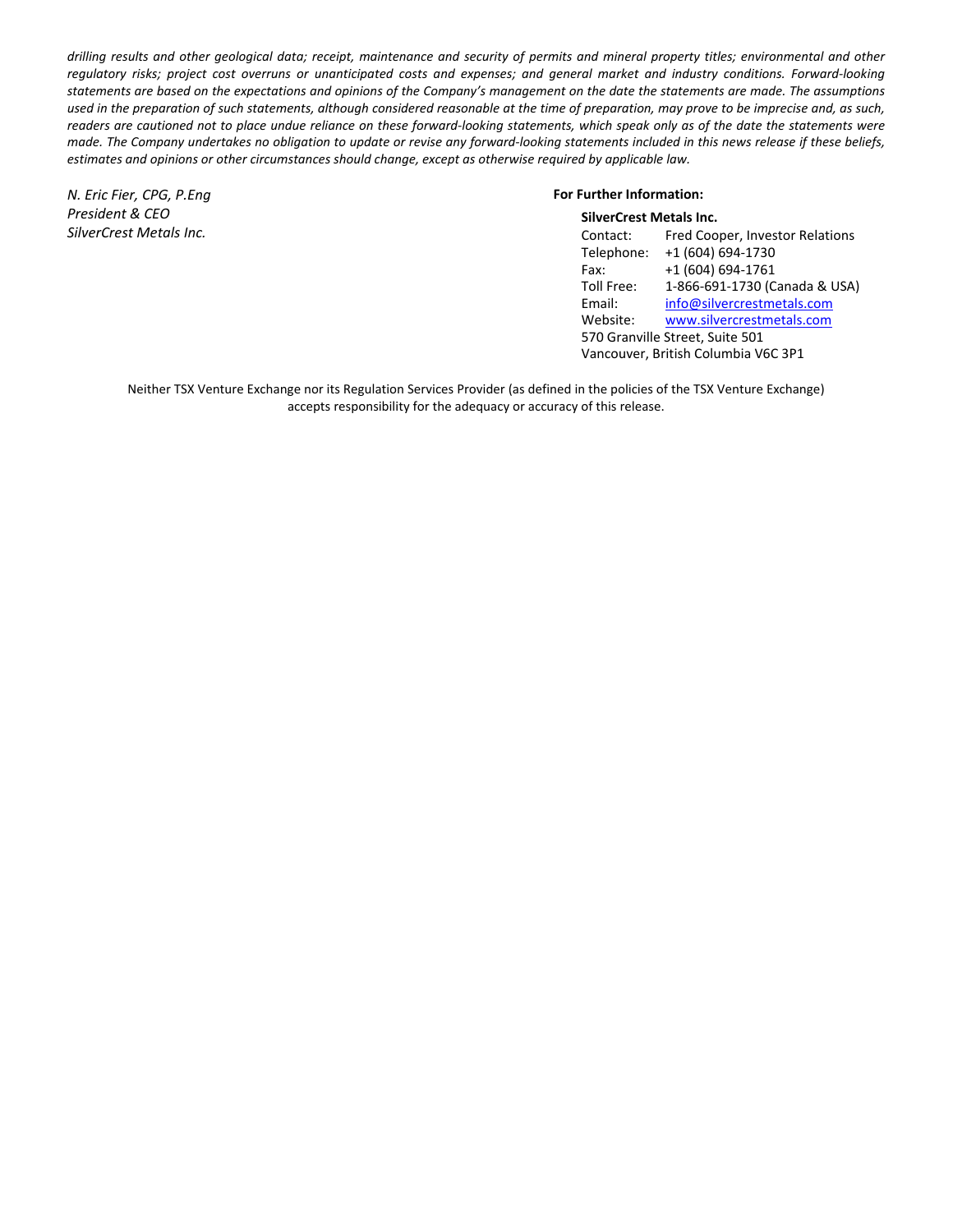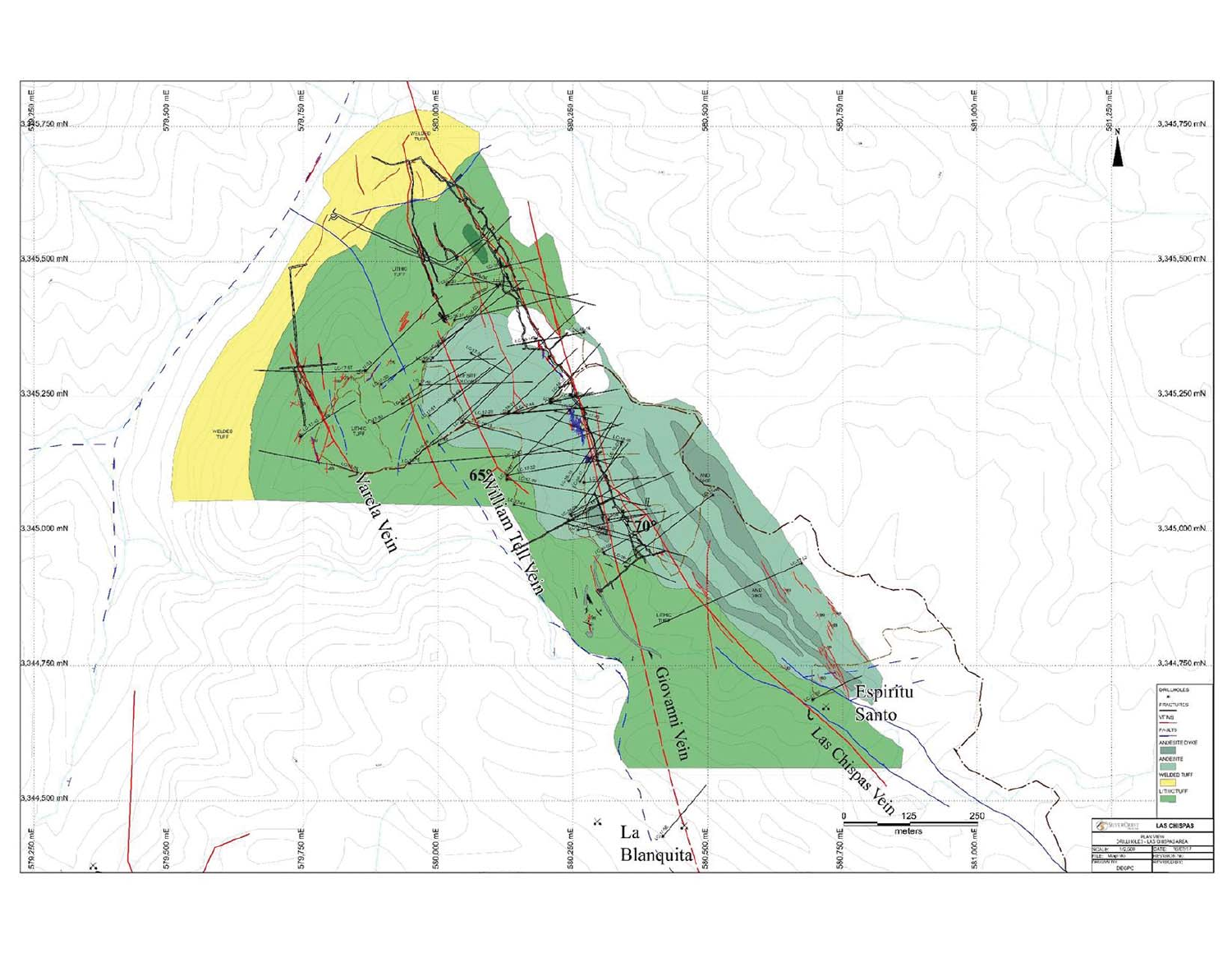